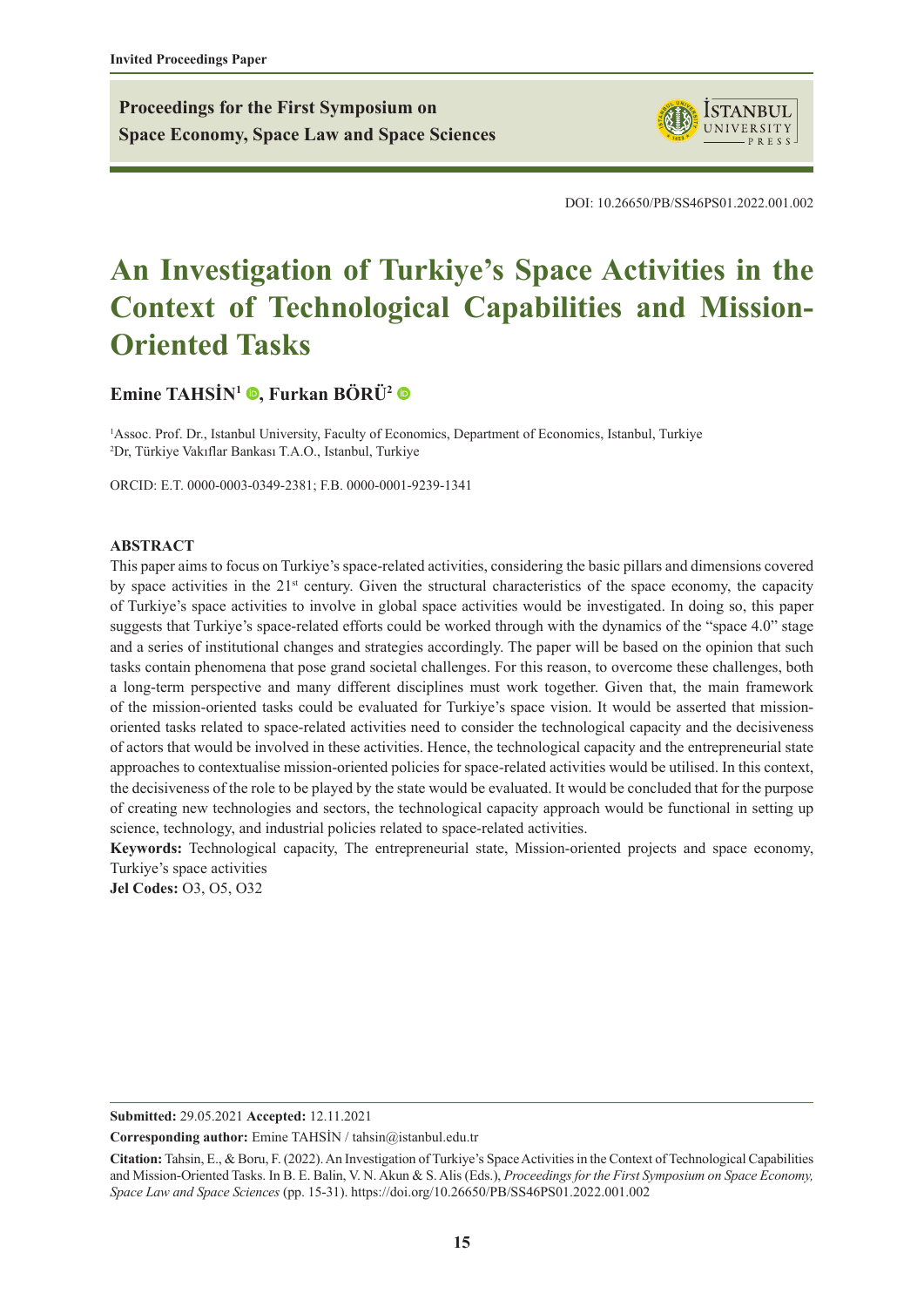## **1. Introduction**

Turkiye's national agency related to aerospace, TSA (Turkiye's Space Agency), was formally founded in 2018. Before that, the story of space-related activities dates back to the 1990s, led by TUBITAK<sup>1</sup> (TUBITAKUZAY, 2007). Moreover, several institutional reforms have been defined at the ministerial level (Ministry of Transportation, Defense, Industry, and Technology) (Özalp, 2009: 225). All these initiatives signify that Turkiye could be included in the list of the new candidate countries that have joined space activities in the 2000s.

Beginning from Turkiye's ninth Development Plan (2007-2013), aviation and space-related economic activities have been classified among the priorities of national development plans. This approach stands out as a part of the importance given to the target of being "national" and increasing the ratio of domestic production and priorities given to innovation-driven strategies. In the context of Science, Technology, and Industry (STI) policies, aviation and space-related activities are classified among the priority sectors connected with the defence industries  $(11<sup>th</sup>$ Development Plan, 2019). It is suggested that a road map should be prepared to increase the possibilities and capabilities and to create the necessary infrastructure for the domestic supply of the materials needed by all sectors (aerospace, aviation, automotive, etc.). Recently at the 11th Development Plan of Turkiye (2019-2023), the main purpose of space-related activities is defined under three main titles as, "i) The National Space Program will be prepared and put in place, ii) The institutional capability of the Turkish Space Agency will be improved, and iii) strengthening the position of Turkiye in the global competition will be provided"  $(11<sup>th</sup>$ Development Plan, 2019: 107).

Briefly, these institutional and political shifts related to Turkiye's space activities point out Turkiye's commitment to space activities. Space activities carried out by countries in the 21st century could be analysed within the scope of "space 4.0" dynamics (Robinson & Mazzucato, 2018). Given the structural characteristics of the space economy, owning high technology and research and development (R&D) content, the capacity of Turkiye's space activities needs to be investigated. To the best of our knowledge, Özalp (2009) and Dede & Akcay (2014) aimed to outline the vision of Turkish space-related activities. Özalp (2009) focused on the national space research program of TUBITAK, considering capacity and capabilities, budgeting, and investment targets in the formation of science, technology, and R&D policies. Dede and Akcay (2014) set up a SWOT (strengths, opportunities, risks, and threats) analysis of Turkiye's space activities that provide a comprehensive framework for the space vision.

This paper suggests that Turkiye's space-related efforts could be worked through with the dynamics of the "space 4.0" stage and a series of institutional changes and strategies accordingly. Given the structural characteristics of the space economy, the capacity of Turkish space activities to involve in global space activities should be investigated in detail. The paper is based on the opinion that space-related activities contain phenomena that pose grand societal challenges (Nelson, 2011) and take into account the decisiveness of the role to be played by the state (Mazzucato, 2013; 2018). Grand societal challenges are defined as permanent social problems related to other problems that require complex, urgent solutions and require different

<sup>1</sup> In 1993 The Supreme Council of Science and Technology has chosen space technologies as one of the priority areas. The initiatives led by TUBITAK and "Space Technologies Research Institute" TUBITAKUZAY was founded in 2006. (TUBITAKUZAY, 2007).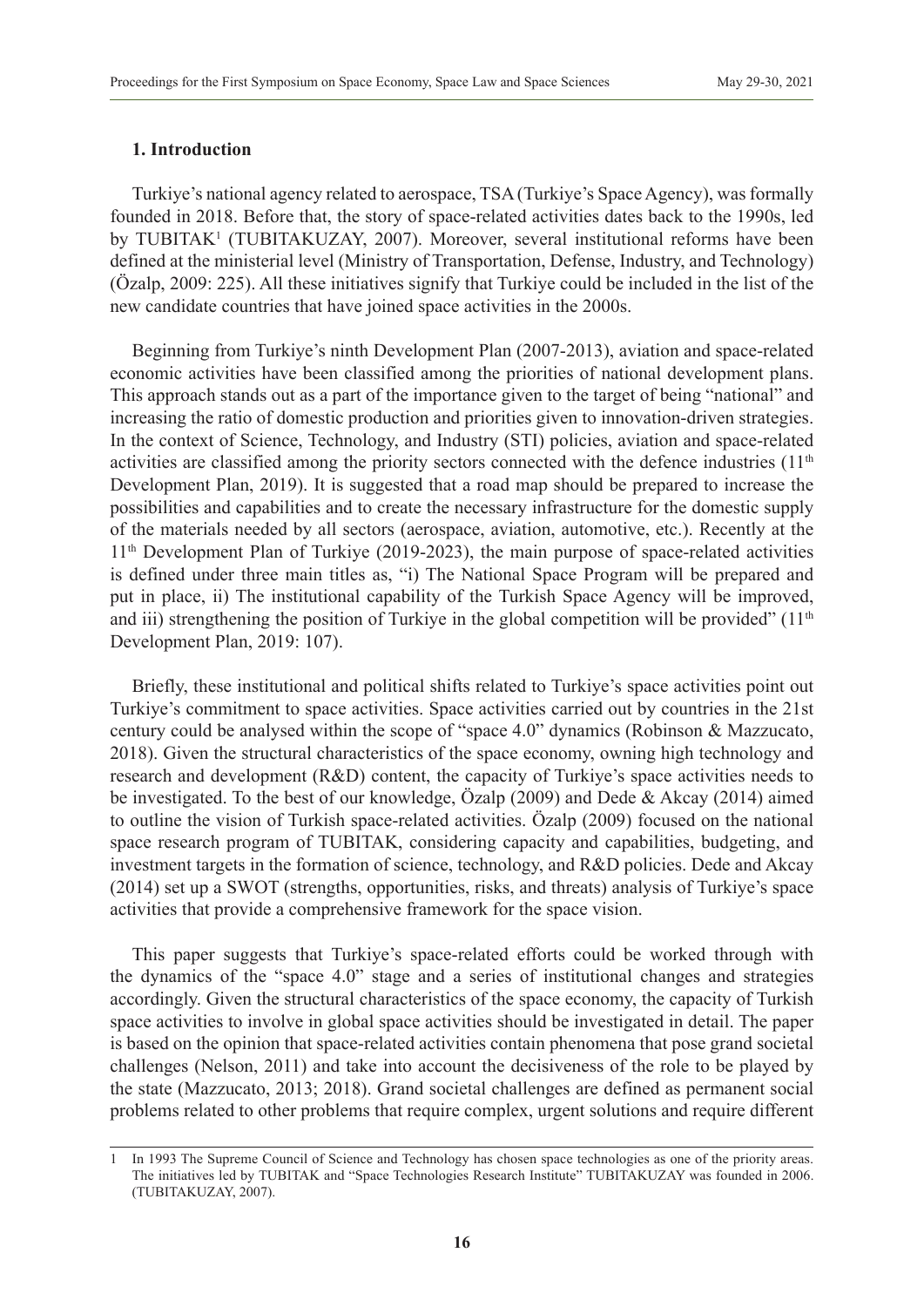disciplines to act together for solutions that affect large segments of society (Mazzucato, 2018). For this reason, to solve these problems, both a long-term perspective and many different disciplines must work together. These conditions make institutional change as necessary as rapid technological change and can force economies toward structural transformation in a certain direction. In this respect, economies need to realise "mission-oriented" tasks to solve great societal challenges. "Mission-oriented" tasks are evaluated together with the entrepreneurial state approach (Mazzucato, 2018). This approach gives the importance of establishing public institutions that play a role in the creation of new technologies and emphasise sectors. The technology capacity approach (Lall, 1992; 1993) and the definition of public institutions' roles are the basis of mission-oriented policies.

In the following chapters, an outline of the space economy will be summarised, considering the basic pillars and dimensions covered by space activities. Following that, Turkiye's space activities will be examined based on specific characteristics. In doing so, the paper aims to include the technological capacity and entrepreneurial state approaches in order to contextualiseg mission-oriented policies for space-related activities.

## **2. The Scope and Basic Characteristics of the Space Economy**

Although space exploration is commonly known as a by-product of the Cold War competition between the USA and the USSR, its origin dates back to the military built up for WW2 and began with the development of rockets by Nazi Germany (Devezas et al., 2012: 967). Since then, the space wars have been defined as a part of geopolitical concerns. Guffarth and Barber (2017 cited by Eiriz Gervás, 2021: 39) state that the actors and used technology in the aerospace, civil aeronautics, military aeronautics, and space industries overlap, and they mutually influence each other.<sup>2</sup> These activities have also triggered debates on the purpose of public goods' creation in space-related sectors. Besides this, the improvements in space exploration cover a process related to the improvements in the defence sector. These origins for strategic (political) and military purposes also mean significant public provisions to high technology and R&D content and a high level of spending in governments' budgets. Moreover, the role of governments in this field has been important in the creation of science, technology, and innovation policies that also strengthen the foundations of innovation and knowledge led growth patterns.

Beginning from the "space wars," the understanding of space-related activities has changed over time. The definition and scope of space exploration and its use have different contents depending on the shifts in the international relations and economic structure of space activities. Today the space economy is used as an "umbrella term" that is linked with space-related industries, and even this term captures more complex dimensions. The most common definition of space economy is being developed by the OECD.<sup>3</sup> According to the OECD report (2007: 17), the space economy is defined as;

"All public and private actors are involved in developing and providing space-enabled products and services. It comprises a long value-added chain, starting with research and development actors and manufacturers of space hardware (e.g., launch vehicles, satellites, ground stations) and ending with the providers of space-enabled products (e.g., navigation equipment, satellite phones) and services (e.g., satellite-based

<sup>2</sup> Space related activities are classified under the aeronautical sector in the NACE system.

<sup>3</sup> 1st space report of OECD was published in 2005. Even though definition of the space economy has changed in space related reports of the OECD.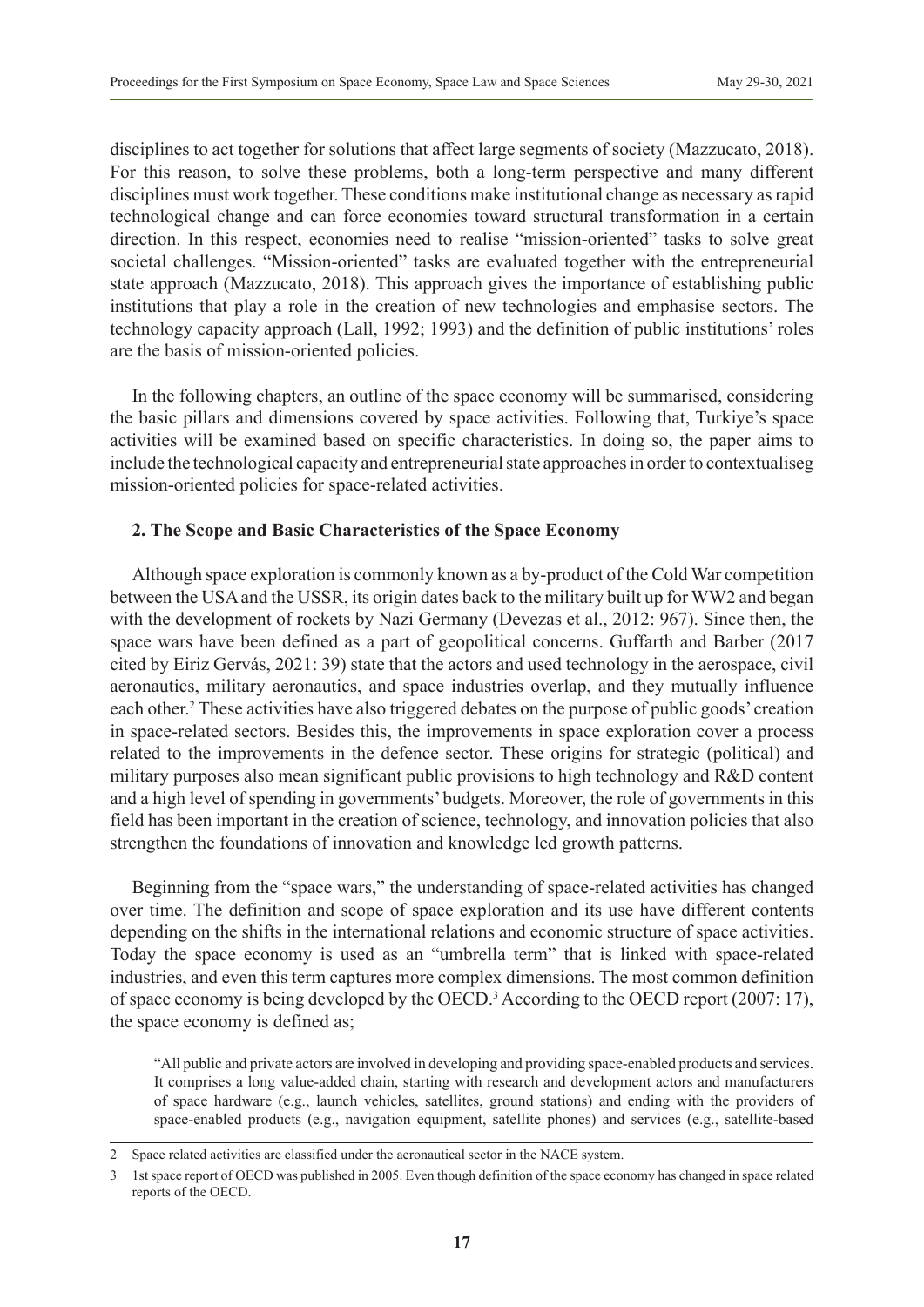meteorological services or direct-to-home video services) to final users. In addition, scientific knowledge is generated by such activities."

Following this definition of the OECD, (2020: 5) the definition of space economy captures a broader approach to space activities such as;

"The space economy is the full range of activities and the use of resources that create and provide value and benefits to human beings in the course of exploring, understanding, managing and utilising space."

These definitions give information on the magnitude and the value creation related to space activities. "Space economy" could be defined as a sector that requires specialisation at the upper-level of technologies and the use of scientific knowledge that challenges the socioeconomic structure of societies that have entered space exploration activities lately. The space economy also includes services and products in other fields connected to satellite technology and services such as agriculture, environmental protection, natural resources management, and transportation (OECD, 2020). It is suggested that space exploration can offer opportunities for education, knowledge production, and the strengthening of scientific infrastructure. Besides this, it can contribute to the innovation-driven policies and learning mechanisms of industries. The most commonly identified benefits of space activities include positive impacts on GDP through employment and revenue gains as well as diverse economic benefits (OECD, 2020).

The space market structure comprises of specific characteristics. The most defining feature of the space sector is its high intensity in research and development (R&D) and risks and costs of entry to the market. Entry into the space market is limited due to the risks and transaction costs. This market requires scale intensive and high levels of investments. Only a few firms dominate the world market so that under imperfect competition, the oligopolistic and monopolistic structure is strong. The risks could be classified as concerned with the timing and cost of projects and technical, market, and programmatic conditions. The rate of return of investments ranges from 5 to 20 years, which increases risks (Gurtuna, 2013). Reactions given to the problem of sharing the risks and costs determine the actors' roles in the determination of investment decisions.

The space market is closely linked with high technology content and a high level of human capital specialisation connected with innovation-led strategies (Gurtuna, 2013). The research and development cycles are high compared to other sectors. This sector requires a high level of specialisation and accumulation of knowledge. Hence, investments for research and development creation and STEM (Science, Technology, Engineering and Mathematics) education and the coordination and planning of these activities play an important role for sectors' development.

The fragmentation of production due to globalisation has also affected the market structure and production mechanisms of the space market. Today, value creation segments also define firms' and countries' places in the space economy. Rather than horizontal integration, vertical integration of the sectors in value creation is found to be more detrimental.

Space value segments comprise three main bodies: space infrastructure, ground stations, and launch vehicles and satellites.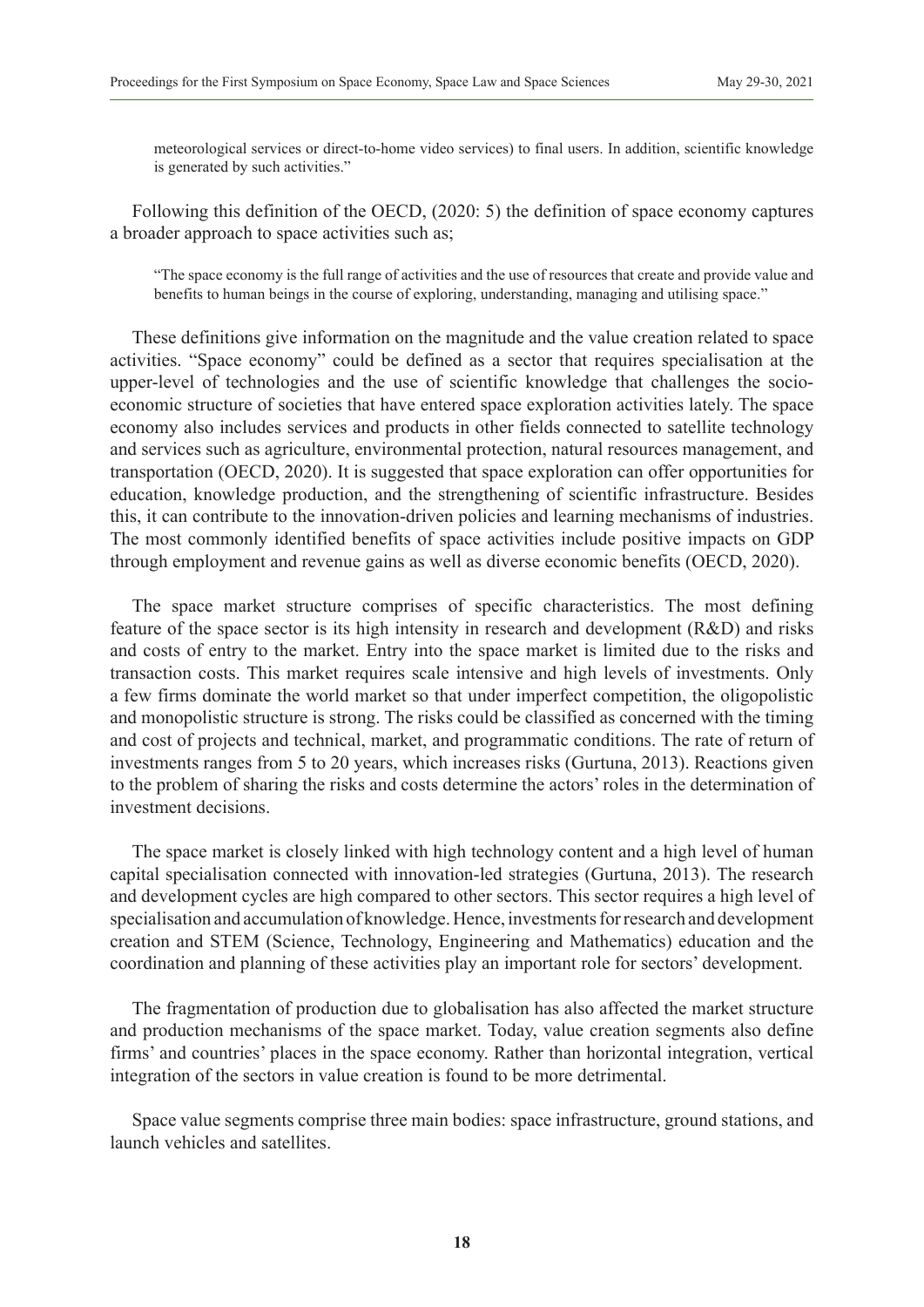

Figure 1. Components of the space economy (OECD, 2020)

Upstream sectors cover space systems, launch activities, ground systems, and related activities. At upstream sectors, knowledge and human capital accumulation are high, and scaleintensive investments are detrimental. In these sectors, value-added creation is high, and the structure and conditions of the public infrastructure are more critical (OECD, 2020; Strada, 2018).

Downstream activities cover earth observation, global navigation, launch activities, ground system, and related activities. Downstream is where space has the most direct and indirect impact on national and global economies (Strada, 2018). This segment is accepted to be the most attractive and highly competitive segment over the next 20 years (Strada, 2018). Currently, the downstream activities share is rapidly increasing, and commercialisation in these segments is more detrimental.

The upstream segment can be seen as the provision of space technology whereas the downstream segment can be seen as the exploitation of space technology (Strada, 2018). The strategies to coordinate the linkages between upstream and downstream activities are important for designing policies. Upstream activities are expected to create externalities for downstream activities. Hence for value creation and transformation of productive sectors in this field, the vertical integration among these sectors needs to be investigated. Due to these current conditions, vertical industrial policies are more detrimental. Moreover, space-related sectors require "functional upgrading" for catching up with a higher value-added value chain. This fact also increases the importance of innovation and technology policies.

Although space economy activities are known for massive government spending, by the 2000s, government spending approximately only covered 30%, and private sectors covered 70% of the spending. This spending led by private agents is mainly concentrated in downstream sectors. By 2020, total global revenues of the space economy were given as 271 billion dollars whereas the satellite industry owns the highest share (The Space Economy Report, 2020 see in fig.2). Morgan Stanley's (2021) estimates that the global space industry could reach over 1 trillion dollars by 2040 as a sign of expanding opportunities and increasing investments in the space market.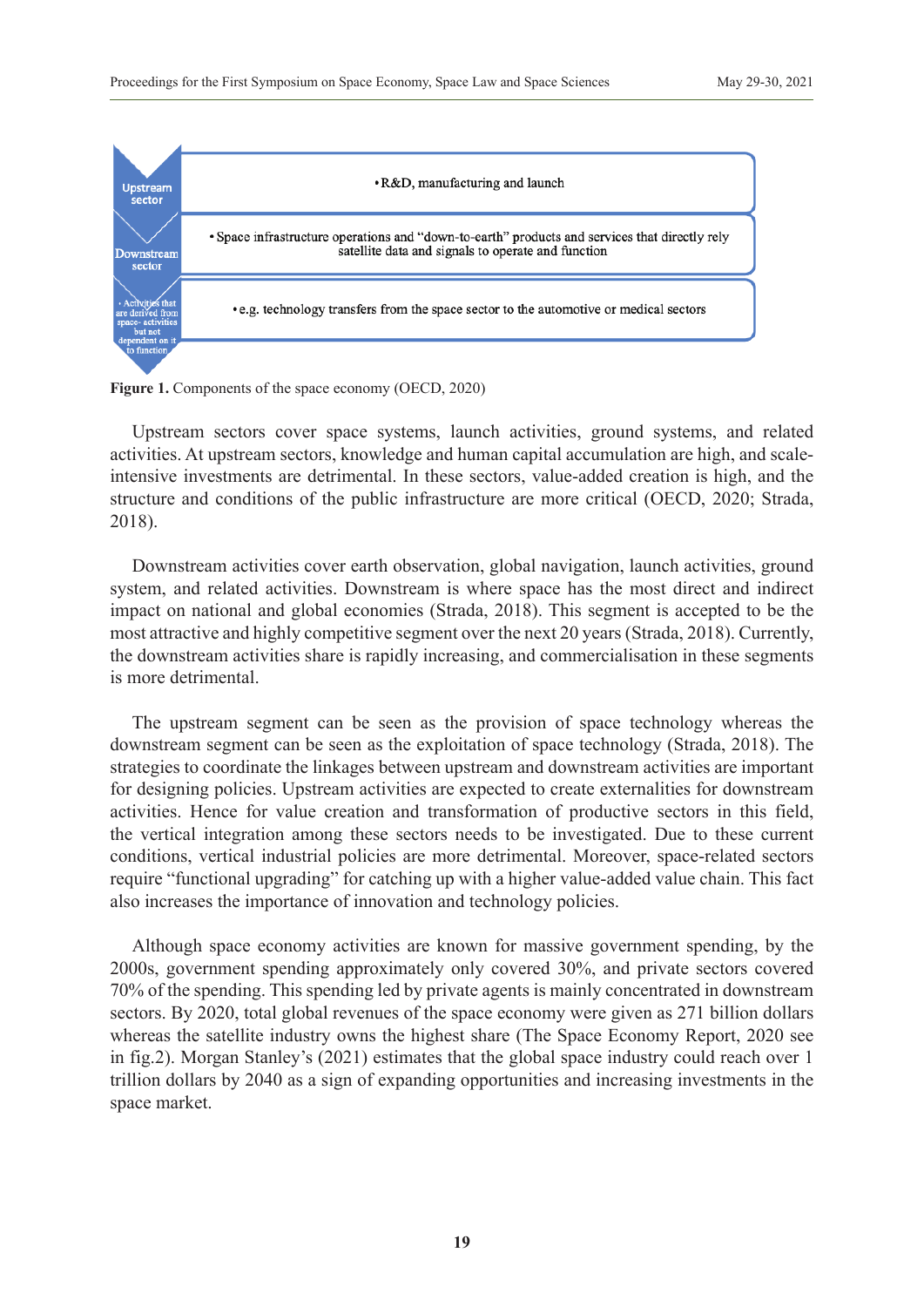

**Figure 2.** Global space revenues (billion dollars) and % share (The Space Economy Report, 2020)

Space as an "investment" field is expected to have an impact on several industries. Apart from aerospace and defence, IT hardware and telecom sectors are seen as strategic sectors that will determine the future of the space economy. Besides this, satellite broadband internet access, geolocation, and navigation also serve commercial space products and services.

### **3. Cycles of Space Economy**

The stages of space exploration and activities could be analysed under sub-periods due to changes relevant to institutional and technological dimensions within the international system. The OECD classifies the transformation of state activities since it started  $(1958)^4$  under five main cycles. Accordingly, the OECD considers changing dynamics regarding the actors (such as civil, military) that are involved in space activities and the level of the technology used in space exploration. Cycle 3 (1987-2002) is the initial period when commercialisation began. Cycle 4 (2003-2017) and Cycle 5 (2018-2033) comprise of changes in the digitalisation and globalisation of state activities and developments in global value chains. These stages represent an increasing number of actors participating in space activities. Cycle 5 (2018-2033) is mainly characterised by the growing use of satellite infrastructure for mass-market production, the third generation of space stations, and new space activities (OECD, 2016).

Robinson and Mazzucato (2018) analyse space waves in connection with the industrial phases. "Space 4.0" is defined as the recent new wave that is connected with industry waves 4.0 while "industry 4.0" is defined as an "umbrella" term capturing a vision of new technological manufacturing options and the growing interconnectedness of value chains (Robinson & Mazzucato, 2018: 5). "Space 4.0" waves technological level is similar to these. Robinson and Mazzucato (2018) define this process based on the rise of the new wave of space companies and the global trend towards interconnecting and interlinking of industries (industry 4.0). Consequently, increasing emphasis on societal ground challenges accompanies this stage (Robinson & Mazzucato, 2018). The paper mainly prefers to accept the analytical framework of the space waves approach, making it possible to interconnect science, industry, politics, and society.

It could be suggested that the end of the Cold War has been one of the driving forces of this paradigm change. This period also has coincided with changes in international rules of trade (such as the Telecommunication Act of WTO, 1997) and more comprehensive changes in the

<sup>4</sup> Pre-space age goes back to 1926.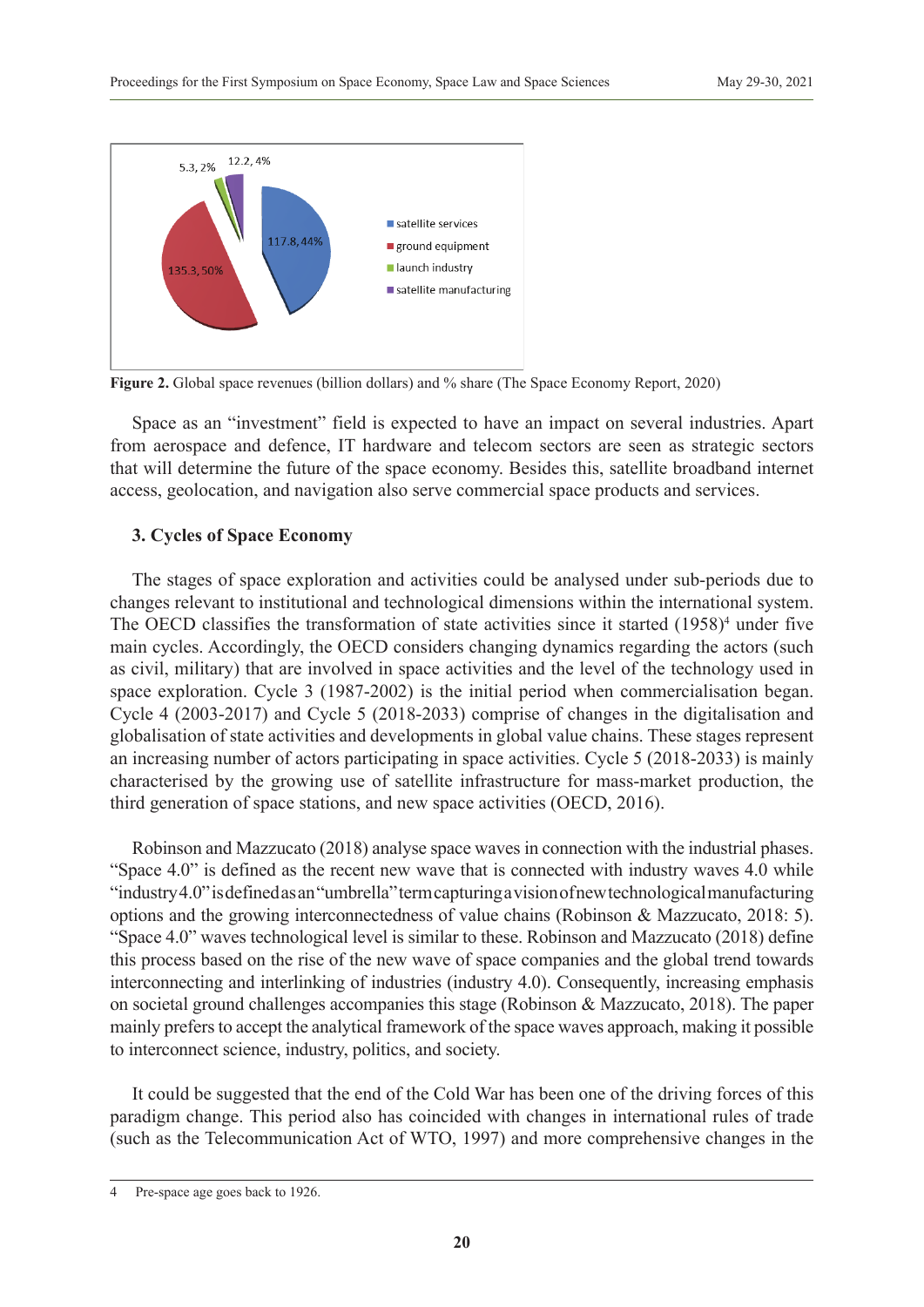international trade system that enables a decrease in costs and fragmentation of production into different stages and locations. The unit labour cost and production of satellites have also made competition and entry conditions more attractive. This structure represents large mass manufacture and high production rate and thus a low cost per unit (Robinson & Mazzucato, 2018). It is stated that several technologies, such as data analytics, additive manufacturing, and robotics, have contributed to reducing material costs and production. Currently, the mass production of light satellites (100-400 kg range) that serves the telecommunication field makes the space field more attractive for investments (OECD, 2014).

Under this stage, commercialisation is a significant change. Apart from these, especially, changes in NASA legislation (Commercial Space Launch Act of 1984) are accepted as one of the triggering factors of the commercialisation of space activities. This legislation change of NASA has allowed private firms to enter these sectors and increase cooperation among the public and private agents based on market-creating innovation policies. Consequently, since the Sputnik 1 and Apollo race, space has moved from a fully public sector to a more hybrid structure that mixes public and private actors. This stage could be defined as the increasing role of "market-led" activities within space activities. The commercial space sector is represented by guided missiles and space vehicle manufacturing propulsion units and parts for space telecommunications (George, 2019: 182).

In the previous periods, aerospace and defence industry players tended to benefit the most from the large institutional space program although today, digital manufacturing technologies have started to transform the space sector. New actors, such as billionaires in the USA, have been among the key players of both upstream and downstream activities. Companies' technological bases on information and data analytics and knowledge accumulation also triggered these activities. Projects such as launches and complex satellites require high-level investments that are provided by venture capitalists and large firms such as Amazon and Google (Mazzucato, 2018).

Another emerging field in this phase is related to the dimensions of cooperation among states and even the state and firms. Technology funding has started to play a key role among states and firms. This period includes downstream value creation with new roles for industry and agencies up and down the innovation change. New forms of innovation external to the space sector are important in this context (Robinson & Mazzucato, 2018).

Finally, space exploration activities continue to be part of geopolitical concerns. Currently, official development assistance has been another emerging field for governments' space policies.

Besides this, increasing commercialisation and competition have increased pressures related to both the demand and supply-side under this wave. Commercialisation leads to market creation activities being more detrimental. Public agencies need to seek new ways of innovation policies. In this regard, a synthesis of Keynesian and Schumpeterian approaches to innovation is taught to be functional (Mazzucato, 2013).

The paper would suggest that the new drivers defined under "space 4.0" are also an important proxy for evaluating the targets and strategies of Turkiye's space vision. The inspiration of the paper is to connect the frontiers of "industry 4.0" with "space waves 4.0." Since the late 1990s, Turkiye has been classified among the countries that face premature deindustrialisation (Rodrik,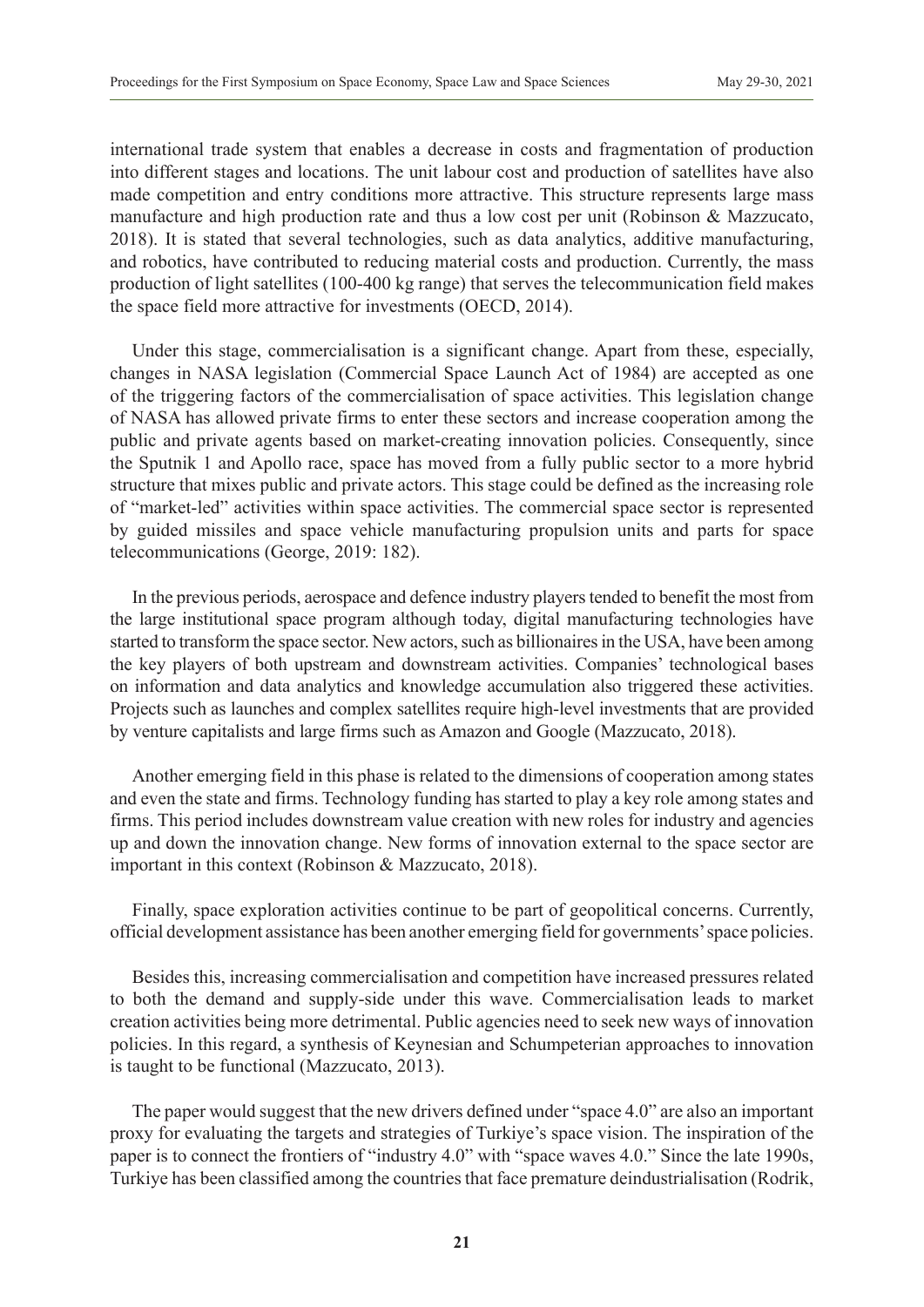2004, 2016). Furthermore, Turkiye's industrialisation phase needs to catch up with industry 4.0 whereas in some sectors, it is even at stage 2.0. In this context, it is suggested that Turkiye is also facing a middle technological trap (Akçomak, 2021). In the case of the middle technological trap, developing countries are positioned between national innovation systems and global value chains. Such a position forces developing countries to produce low value-added production and prevents technological learning (Akçomak, 2021: 283). Development space (Wade, 2003) for developing countries under these circumstances seems to be more limited. Selective industrial and technology policies could be more detrimental so that mission-oriented tasks could be utilised for policy space creation.

Given these facts, inevitably, Turkiye's space exploration initiatives are comprised of grand challenges. The vision of space economy requires "space 4.0" dynamics to be integrated into policies. In this context, a redesign of science, technology, and industry policies based on technological capabilities could be considered. It could be suggested that the re-organisation of market-state relations and opportunities for achieving creative capabilities need to be investigated. Summing up, the role of the state and the markets within the mission-oriented policies could be challenged.

|  |  |  | Table 1. Industry waves and space waves (Robinson&Mazzucato, 2018:5) |  |
|--|--|--|----------------------------------------------------------------------|--|
|--|--|--|----------------------------------------------------------------------|--|

| Industry waves                                                                                            | Space waves                                                                                                                                                          |  |
|-----------------------------------------------------------------------------------------------------------|----------------------------------------------------------------------------------------------------------------------------------------------------------------------|--|
| Industry $1.0 -$ Use of water and steam power                                                             | Space $1.0 -$ Astronomy                                                                                                                                              |  |
| Industry $2.0$ – Mass production through production<br>lines and<br>electrical energy                     | Space 2.0 – Space race, Apollo era                                                                                                                                   |  |
| Industry $3.0$ – Use of electronics for automation                                                        | Space $3.0$ – ISS era and integrated international<br>initiatives                                                                                                    |  |
| Industry $4.0$ – Connected value chains (Internet of<br>Things, smart<br>factories, internet of services) | Space $4.0$ – More nations, more types of space<br>"players", spin-off, spin-in and spillover, meaning<br>space is closer to consumers and society, space<br>tourism |  |

# **4. Fundamental Framework of the Technological Capability Approach**

In this section, the technology capability approach introduced by Sanjaya Lall (1992) will be explained. The technology capability of countries has been defined by Lall (1992) at two different levels: firm-level technological capabilities and national technological capabilities, respectively.

Lall (1992) categorises the firm-level technological capabilities as investment capabilities, production capabilities, and linkage capabilities. When Lall (1992) made this classification, the functions performed, and the degree of complexity was considered. The investment capacity defines the skills which are required to identify, prepare, and obtain technologies. These technologies could be used for purposes such as design, construction, and personnel training during the establishment or expansion of facilities. The investment capabilities determine the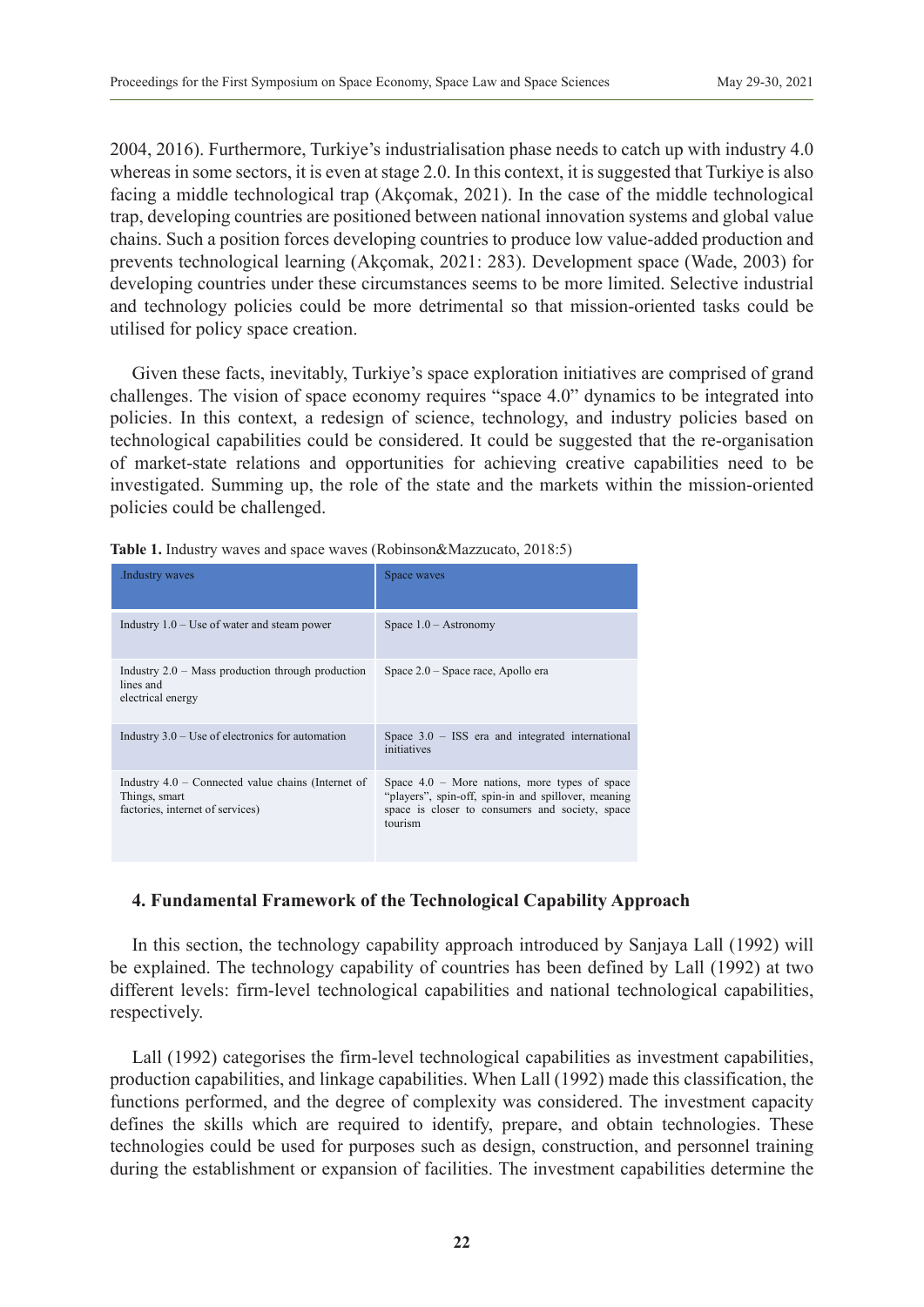appropriateness of scales, the selection of technologies and equipment, the mix of products, and the capital cost of projects. The production capabilities refer to simple capabilities such as quality control, maintenance, operations management, and more advanced skills such as R&D and innovation. The production capabilities of firms determine the working efficiency of both given technologies and the technologies which are imported or copied. The linkage capabilities express the capacities required to obtain skills, information, and technologies from consultants, service firms, technology institutions, and material or component suppliers. The linkage capabilities do not only affect the productivity of firms. The linkage capabilities also contribute to the diffusion of technologies throughout the economy and the development of the industrial structure (Lall, 1992: 168).

The national technological capabilities are the second level of technology (technical) capabilities of countries, which have been defined by Lall (1992). Lall divided the technology capacity of countries into three sub levels. These levels are capabilities, incentives, and institutions. Relationships between the incentives, institutions, and capacities play an important role in developing countries' industrial capacity (Lall, 1992: 169-170).



**Figure 3.** Technological capacity on a national level (Lall, 1992)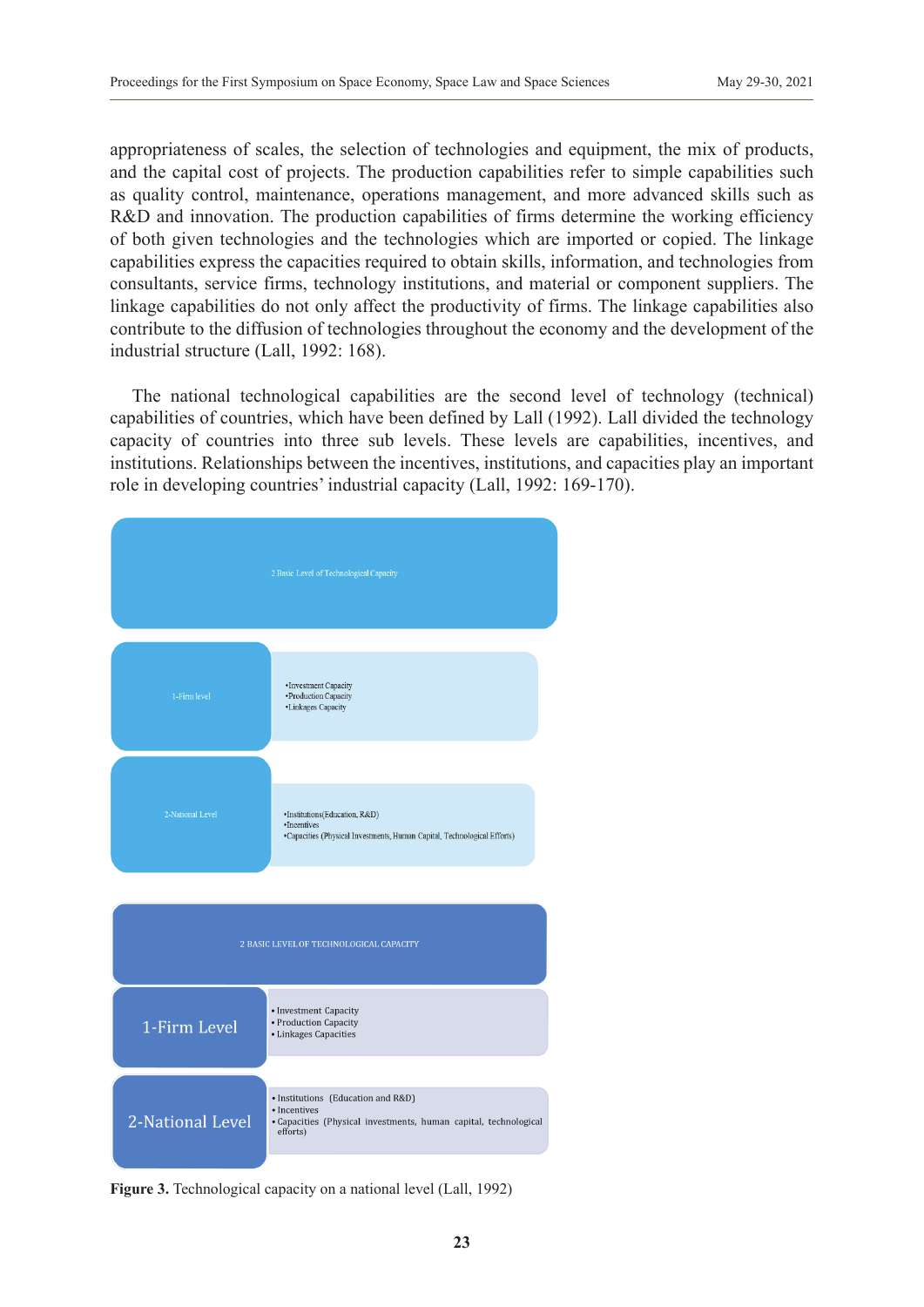The institutions, which are the first sub-level of the national technological capabilities of countries, have been defined narrowly by Lall as organisations that support the development of industrial technology. The institutions which operate in areas like education, training, R&D, finance, standards, and measurement are important parts of the national technological capabilities of countries. Both private and public sectors could establish these institutions. The main purpose of public institutions is to close the gap caused by the inability of markets to provide the necessary inputs for industrial development. Therefore, governments have to play an important role in establishing essential institutions for industrial development (Lall, 2001: 17).

The incentives are the second sub-level of the national technological capabilities of countries. Different forms of incentives are effective in the process of investing in the technology capacity of firms. The incentives could be divided into three groups in terms of economic policies. The incentives which relate to macroeconomic policies are the first group. The second group of incentives is linked to the foreign trade regime of the countries. International competition compels firms to improve their design capacities continuously and to have more flexible organisational structures. The last group of incentives are related to local competition policies. Encouraging competition at the local level through free entry and exit to markets plays a critical role in accumulating national technological capabilities. In contrast, restriction of local competition causes a delay in the technology capacity accumulation process in firms (Lall, 1993: 730-735).

The capabilities are the third sub-level of the national technological capabilities of countries that were defined by Lall (1992). The capabilities are divided into three groups: physical investments, human capital, and technological efforts. Although physical investments, human capital, and technological efforts have different characteristics, they are strongly interrelated. (Lall, 1991: 134-135).

The capital that emerges from the physical investments is the simplest capability that countries could have. Plants and equipment are needed for industries to exist. The use of financial resources and the acquisition of necessary technologies play an important role in the accumulation and effective use of physical capital (Lall, 1992: 170).

Lall defined human capital in a broad context. In this framework, not only the skills acquired during formal education but the capabilities gained during working in the workplace also constitute a country's human capital. Firms that operate at advanced technology levels need a highly skilled workforce. However, firms that operate at simple technology levels could carry out their activities with a low skilled workforce. While the education at primary and secondary school levels are sufficient for the early stages of industrialisation, the more advanced stages of industrialisation require a workforce with higher education degrees. For this reason, the education systems of the countries are very important for the training of the workforce needed by industries. The education system of countries should aim not only to increase the number of people who graduate but also to raise the quality of the education provided (Lall, 1993: 735-736). The skills which are acquired at the workplace also constitute the human capital of the countries as well as the education that is given at schools and universities. Therefore, specifically, developing countries should pay attention to the policies that lead to increased skills acquired in the workplace (Lall, 1998: 226).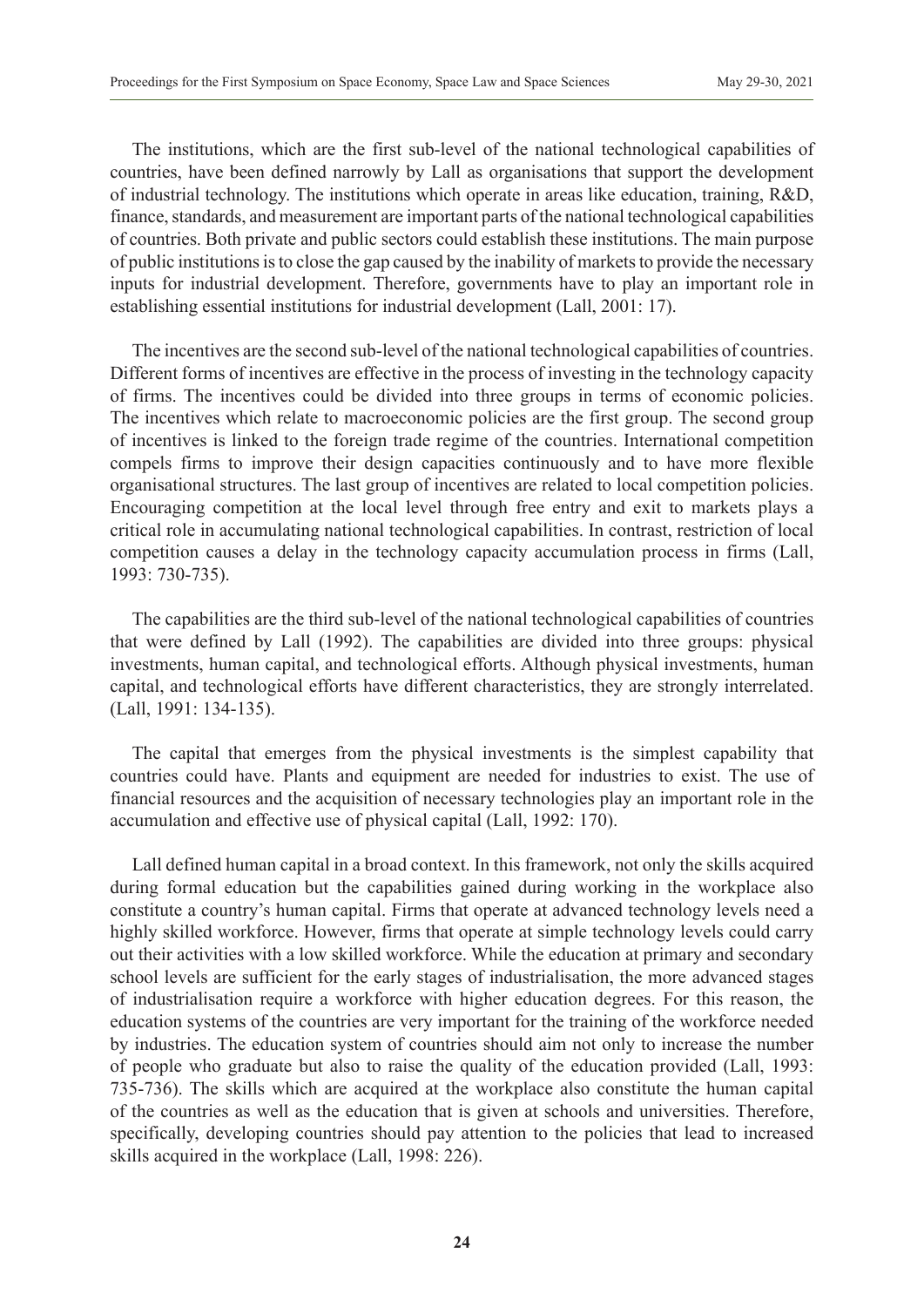Technological efforts refer to the production, design, and research activities of firms. These activities, which firms carry out, are supported by the technology infrastructure of countries. The technology infrastructure of countries comprises of the information standards, scientific information, and services provided by public institutions (Lall, 1992: 170). It is very difficult to measure the technological efforts of countries. Although R&D expenditures could not fully demonstrate all of the technological efforts of countries, it is the best indicator of countries' technological efforts since it allows comparisons between countries (Lall, 1998: 230).

The incentives, one of the sub-levels of the national technological capabilities of countries, vary very little among countries that implement export-led growth strategies. For this reason, the differences between the national technological capabilities of countries are mainly determined by the institutions and the capabilities (Lall, 1991: 131).

#### **5. The Entrepreneurial State**

The intervention of the state in markets could be explained through three different approaches: market failures, national innovation systems, and an entrepreneurial state. The first of these approaches, market failures, accepts public intervention in the economy only in cases where markets do not allocate resources effectively. The national innovation system approach mainly states the importance of system failures (Mazzucato, 2018: 807). The national innovation system approach emphasises the significant impact of both the creation of new institutions and the more effective functioning of existing institutions on the development of the innovative capacity of countries (Mazzucato & Semieniuk, 2017: 32).

The market failures and the national innovation system approaches fail to explain the important role that the state could play in major societal challenges because of their perspectives. The national innovation system and the market failures approaches do not sufficiently emphasise the effective role that the public sector plays in the creation of new markets and industries. Therefore, these two approaches fail to adequately explain the role which is played by the state in the grand societal challenges. The Entrepreneurial State is the third approach that provides rationality for the public sector intervention in the markets. The entrepreneurial state approach differs from the other two approaches in the state's role in grand societal challenges.

Grand societal challenges are permanent social problems that affect large segments of society. Different disciplines need to act together to resolve the grand societal challenges because these are complex problems linked to other problems and require immediate solutions. These characteristics of grand societal challenges explain why countries that have succeeded in sending humans to the moon have not been successful in solving problems such as poverty (Nelson, 2011: 689). Therefore, long term perspectives and cooperation among different disciplines are required to solve grand societal challenges. For this reason, economies undergo a structural transformation in a certain direction. This situation necessitates both technological change and institutional change. Therefore, it is crucial that policies that are developed to solve grand societal challenges have to mobilise a wide variety of sectors (Mazzucato, 2016: 144).

Implementing mission-oriented projects is very important in mobilising different sectors for a solution to grand societal challenges. Countries need an entrepreneurial state in order to realise mission-oriented projects (Mazzucato & Penna, 2016: 34). The entrepreneurial state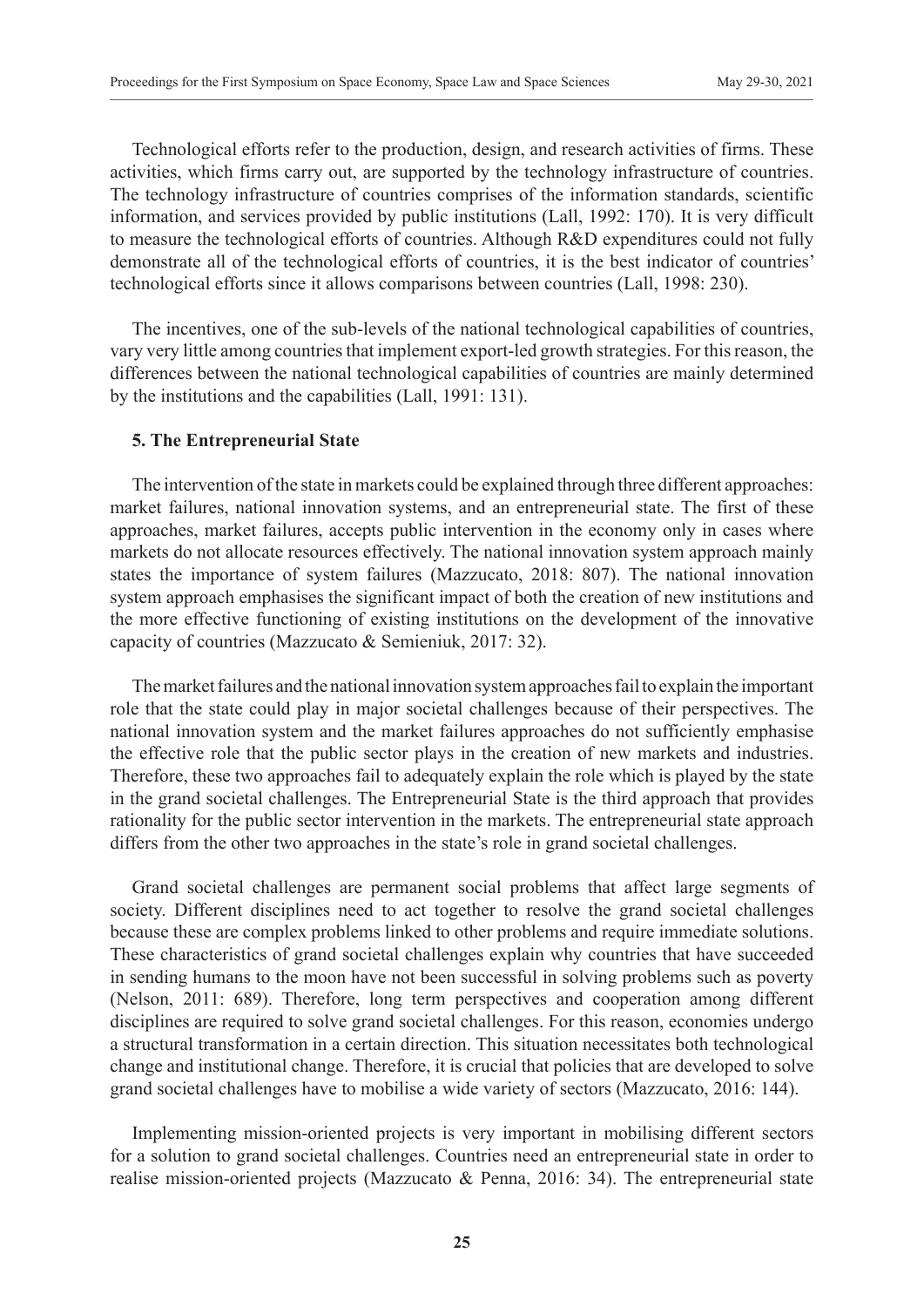approach rejects the view that only the private sector takes risks. According to this approach, the public sector is more willing to invest in new and high-risk areas than the private sector. The public sector recognises and understands the importance of the new sectors which contain high risk but have strategic importance before the private sector does. As a result of this situation, the state eliminates long term risks and uncertainties in these new sectors through public investments. Public investments and government intervention played an important role in the emergence of many sectors in the past where the private sector did not invest because it saw low-profit opportunities in the early stages. Today, in the early stages of technology development, states provide financial support to newly established firms and invest directly in risky sectors. Therefore, according to the entrepreneurial state approach, the role of states is not just to fix market and system failures. The public sector should take the lead in the creation and reconstruction of new industries and markets (Laplane & Mazzucato, 2020: 4).

The entrepreneurial state approach argues that states need to invest along the entire supply chain due to the leading role of the public sector in the creation of new industries and firms. For this reason, states should also implement policies such as the procurement of new technologies from small and medium-sized firms, providing financial support to newly established firms, and investing directly in basic sciences. Public institutions play an important role in the implementation of these supply and demand sides policies. The position of institutions such as NASA, DARPA, and NIH in the national innovation system of the USA could be given as an example of this situation. These institutions both successfully carry out mission-oriented projects and are in a leading position in the creation of new sectors and technologies. For this reason, institutions like NASA, DARPA, and NIH do not just fix market and system failures (Mazzucato&Semieniuk, 2017: 28). Hence, the entrepreneurial state approach particularly underlines the role played by public institutions in creating new sectors and technologies.

The entrepreneurial state approach regards the public sector's search for new sectors and its importance to experimentation as the basis of its success due to the uncertainty of the innovation process. Public institutions need to have a sufficient absorptive capacity to explore and invest in new sectors and technologies. Therefore, the state must increase its absorptive capacity to fulfil its entrepreneurial role (Mazzucato, 2018: 807). The entrepreneurial state approach expresses that the public sector's adoption of a portfolio approach while making investments contributes significantly to the process of increasing the state's absorptive capacity. In the portfolio approach, the public sector could compensate the losses incurred due to the investments that have been made with the gains obtained from successful projects. The public sector could also raise its ability to learn through unsuccessful projects. This situation also causes the state to develop its absorptive capacity (Mazzucato et al., 2020: 42)

#### **6. Turkiye's Space Economy Frontiers**

The basic figures used for a quick review of countries' positions and roles within the space economy could be summarised as: the share of budget expenses in the GDP, the revealed technological advantage,<sup>5</sup> the trade balance in the space aviation sector,<sup>6</sup> the R&D expenses, the number of launched

<sup>5</sup> This figure is calculated as the share of patents of an economy in space-related technologies relative to the share of total patents belonging to the economy.

<sup>6</sup> Spacecraft (including satellites) and spacecraft launch vehicles (code 7925)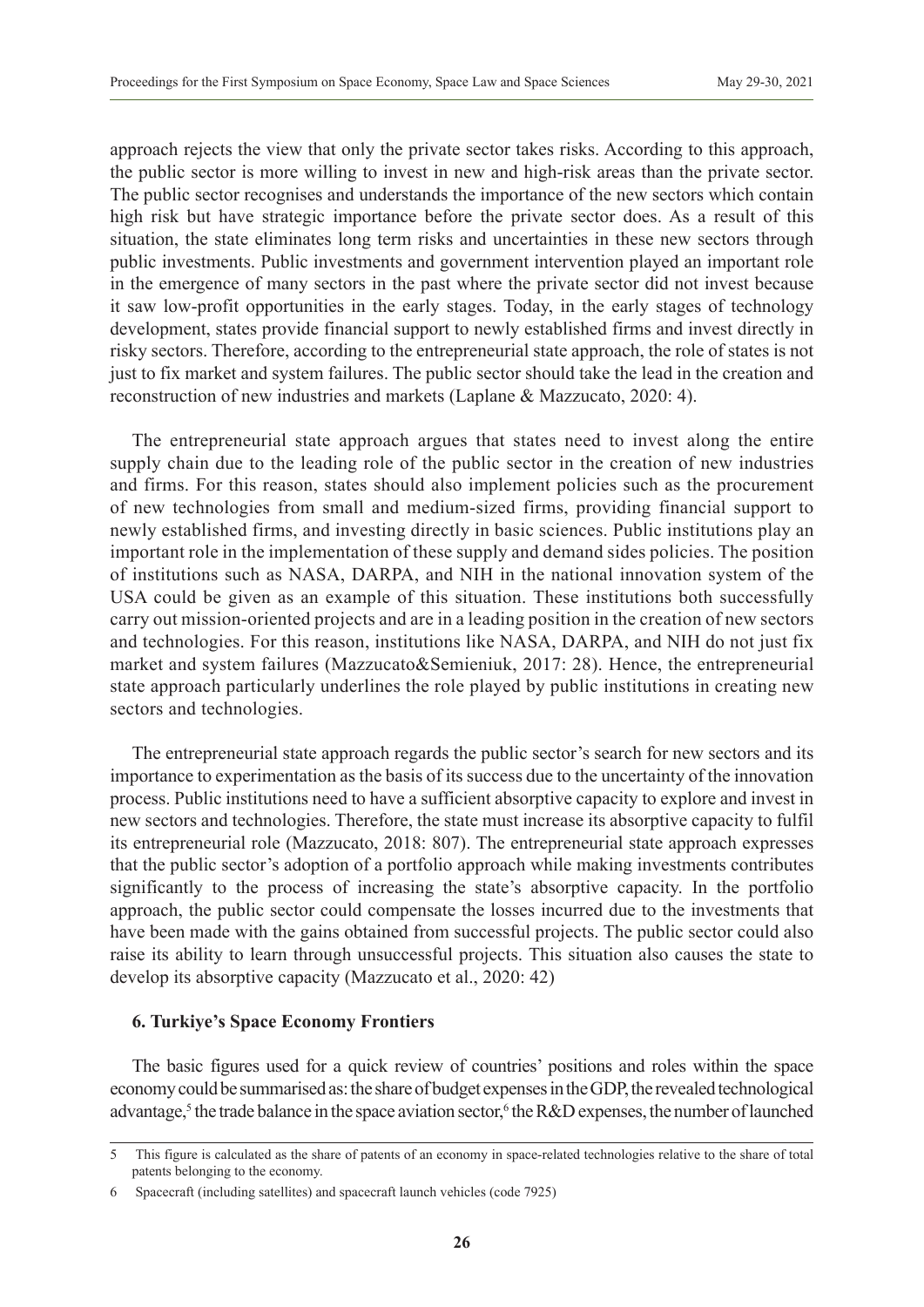satellites, and the top producers in space literature (OECD, 2007). Based on these figures, Turkiye's position regarding space exploration activities could be ranked at the initial stage.

The major strength of Turkiye's space activities could be defined as related to the government's commitment, motivation, and support (Dede & Akcay, 2015). In addition to these, up till now, the experiences related to know-how could not be ignored. Beginning from  $BILSAT$ ,<sup> $7$ </sup> the initiatives of the increasing share of domestic production and experiences in this field have gained speed.<sup>8</sup> These improvements could be investigated in detail considering the implementation of the innovation policies and spill-over effects in related sub-sectors.

The weakness of the innovation system, the need for increased research and development in information technologies, and the inefficient use of human resources<sup>9</sup> are defined among the main obstacles of the sectoral development of aviation and space sectors (OİK, 2018). Besides this, the weakness of space activities lies in the lack of coordination in the space/satellite planning process. The problems related to the lack of human resources, expertise, and the infrastructure of domestic launching services (Dede & Akcay, 2014) need to be focused on in detail.

Given these facts, the analytical framework of the technological capacity approach could be functional in setting up strategies and defining innovation capabilities. By the establishment of the TSA, it could be suggested that intervention in these fields would be more critical, adding that the dimensions of the intervention and coordination of policies are expected to be more important.

TSA responsibilities are defined as being "for the preparation of the strategic plans governing the medium- and long-term goals on aeronautics and space technologies, basic principles and approaches, objectives and priorities, performance indicators as well as the methods to achieve these goals and the distribution of resources" (TSA, 2019*)*. Later on, it was declared that the TSA would be in charge of preparing the National Space Program of Turkiye (TSA, 2020).

While Turkiye has already announced the activities that would be carried out in the aviation and space sector as: sub-meter observation satellite and sub-systems, communication satellite and sub-systems, a satellite launch system, satellite data processing, storage and information support systems, and domestic aircraft and helicopter design and production (OIK, 2018, the TSA (2021) has announced a national space program and missions covered by this program under ten titles (see figure 4). The linkages between these given sectors and missions need to

<sup>7</sup> Turkiye launched its first satellite, Turkstat 1A in 1994. Currently Turkiye has communication satellites; Turksat 3A, Turksat 4A, Turksat 4B, Turkstat 5A. Turkiye also has three observation satellites: Gokturk-1, Gokturk-2, and RASAT. Turkiye's satellite development efforts have increased since 2000's and earth observation satellites have come to the front. BILSAT – developed through technology transfer, several components of which were designed by TUBITAK UZAY, was launched in 2003 as Turkiye's first earth monitoring and remote sensing satellite. Using the skills and capabilities acquired during the development of BILSAT; RASAT has been designed and produced by TUBITAK UZAY. RASAT has been launched for the first time 2011 as the first national and domestic micro-scale satellite in Turkiye. Gokturk-2 was launched in 2012 and known as the first national satellite designed by Turkish engineers. Another "national" satellite, Turkstat 6A is planned to launch in 2022 (TUBITAKUZAY, 2021).

<sup>8</sup> Accordingly, since 2014 in the sub-group of aircraft and spacecraft and related machinery manufacturing, production index has increased even more that the other transportation vehicles manufacturing (OIK, 2018)

While only one of 27000 people in Turkiye is an aircraft/aviation/space engineer, this ratio is 1/7000 in the USA. While only one person out of 21000 is an active licensed aircraft maintenance technician (mechanical, avionics and technical services), this ratio is 1/2060 in the USA (OIK, 2018).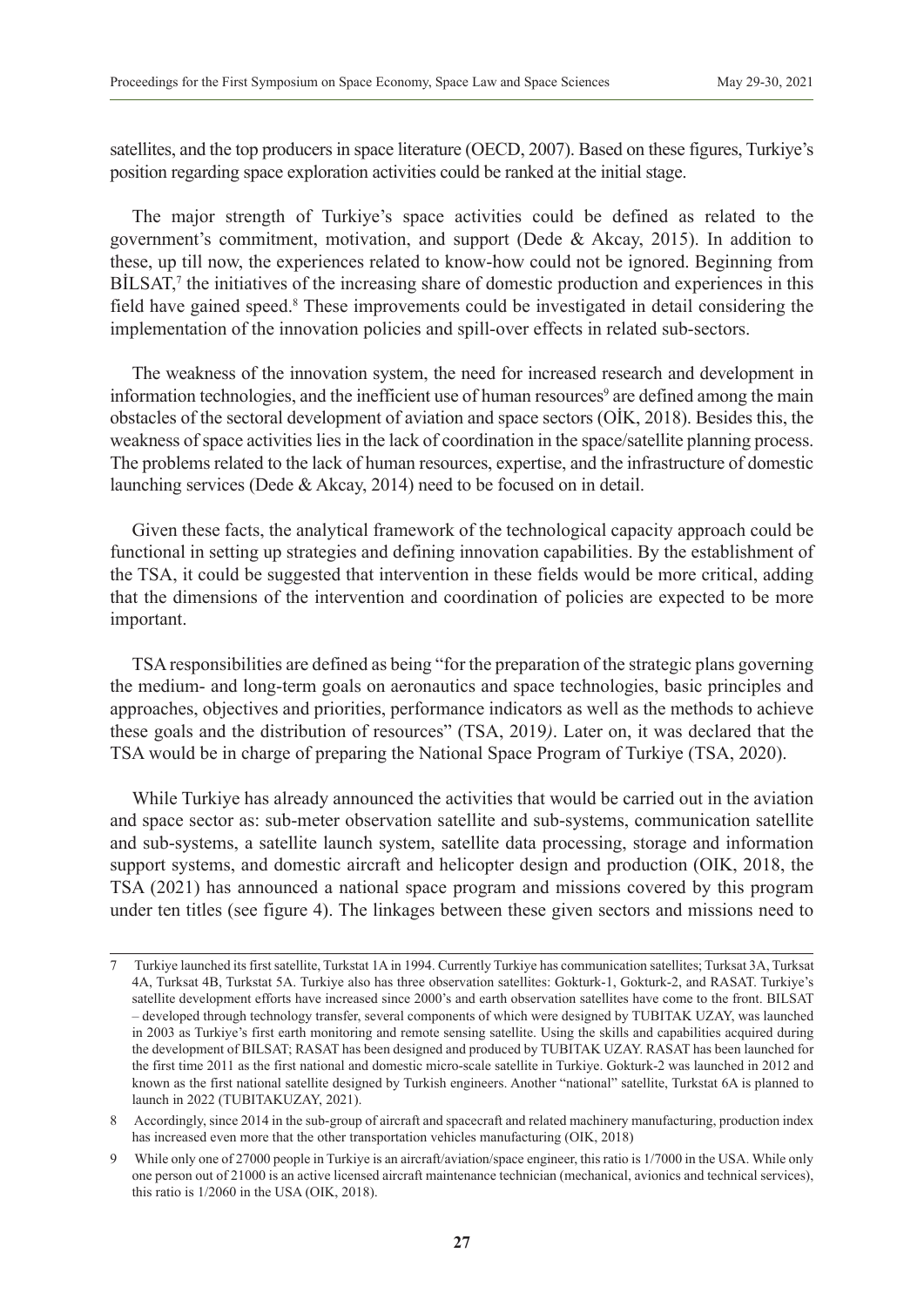be considered regarding the weaknesses and targets of the space activities. In this context, clear and specific targets relevant to these missions and sectors could be defined based on the pillars of technological capabilities and entrepreneurial state approaches.



Figure 4. Turkiye's space-related missions (TSA, 2021) and relevant sectors

Based on mission-oriented innovation policies, it is expected that the TSA would be the key agent in policymaking. Mission-oriented innovation policies are based on large projects with public and private funding that seek to produce a technological breakthrough and shift the international technological frontier, leading to global leadership in strategic sectors. It could be underlined that creating linkages between non-space innovation systems and the space innovation system is critical (Mazcuatto, 2018). Besides this, the coordination of long-term infrastructures with public-good characteristics should be given importance to catalyse and govern space-oriented innovation systems (Robinson & Mazcuatto, 2018).

As stated in the previous sections, space economy, unlike many other fields, is costly and has high risks. While evaluating the trade-off of the cost and benefits, the burden of the costs could also be criticised at the initial stage of space exploration. Therefore, the planning and coordination of strategies for this sector are very important in terms of performance, sustainability, and transparency. The topics related to the risks, the costs of the investment, and strategies gain more importance considering the constraints of the Turkish economy in the field of upper-level technology production. For this purpose, mission-oriented innovation policies and the "market creation" strategies need to be considered so that at the initial stages of the investments, the state is expected to play an important role as a "market creator" and a "risktaker." In order to carry out and coordinate mission-oriented policies the "entrepreneurial state" is expected to react to these policies as an important actor.

As stated in the previous chapters, space activities require large-scale investments. Risks related to budget planning and technical failures could be faced during these stages so that the entrepreneurial state could fulfil the risks and the costs. Commercialisation could be underlined to create threats for space exploration activities at the initial stages of space exploration. Given the structure of value chains and the technological infrastructure of private companies in global space, latecomers' direct procurement of the given services could have risks. Public procurements considering the mission-oriented innovation policies and for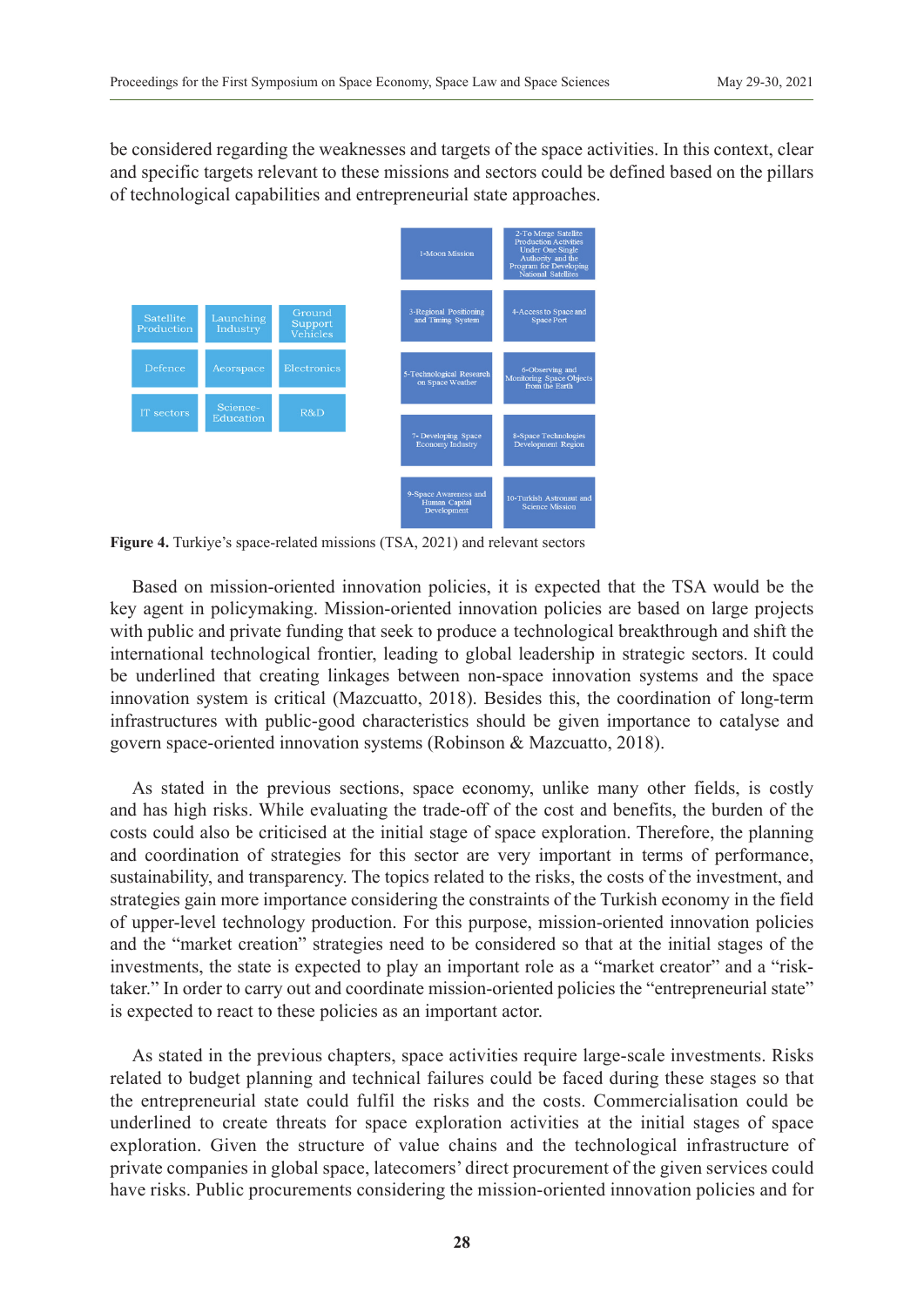increasing creative technological capacity need to be considered. International cooperation between the government and firms should have the basics of creating spill-over effects and increasing creative capacity rather than the procurement of services directly. Furthermore, the actors involved in space activities could guarantee the projects' sustainability, and in this case, the TSA is expected to be the key player.

Opportunities in this field could be summarised as the need for improvement in manufacturing communication and imaging satellites through national means and exporting those products and services developed to other countries while also providing improvements in infrastructure (Dede & Akcay, 2014). It could be stated that space exploration would have great impacts on the economy if it is planned in the "right" way, so public agencies would play critical roles within the mission-oriented policies. Dede and Akcay (2014: 2) define the strategic management of space technologies as an important phase in the capacity building efforts of the nation. Özalp (2009) also underlies that the initial initiatives led by TUBITAK have an understanding of defining science and technology goals that would affect social life. In this regard, strategies and policies to support space science, life science, and earth sciences could be included in mission-oriented policies.

# **7. Conclusion**

This paper intends to take into account the general framework of Turkiye's defined space activities and the main characteristics of Turkiye's technological capabilities. Accordingly, it aimed to generate ideas on policies and strategies related to space. Given the fact that Turkiye is a "latecomer" in space exploration activities, within this phase, Turkiye could have opportunities but also constraints. Based on the defined targets of space activities and the weaknesses related to technological capacity, the necessity of "mission-oriented" policies comes to the fore, and the role of the public inevitably is taken into consideration.

Therefore, the defined policies need to challenge the given socio-economic structure. In this context, public agencies' role in determining the strategies for space activities could be contextualised by considering the basic propositions of the "entrepreneurial state" approach. It is foreseen that the public agencies will undertake important functions in the coordination of policies and the adoption and dissemination of innovation-oriented strategies. "Entrepreneurial state" practices, within the framework of mission-oriented policies, are based on the necessity of the public in order to have a function that creates markets and undertakes risks in the financing, especially earlyterm investments. Beyond these, the "entrepreneurial state" could have the function of regulating markets. The basic framework proposed by the technological capacity approach (Lall, 1992) is suggested to be functional in improving Turkiye's capabilities, considering the sectoral dynamics and specialisation structure in space-related activities. Accordingly, Turkiye's capabilities related to technology are defined by analysing the production, investment, and linkage capacities of firms and institutions while at the national level, physical investments and human capital conditions are taken into account. In doing so, the following predictions could be summarised;

- Determining specific and clear targets for space within the framework of mission-oriented policies (for 5-10-20 years targets) is detrimental.
- Determining the firms' capacities (production, investment and connection) within the technological capacity approach framework and accordingly planning the sectoral priorities are required.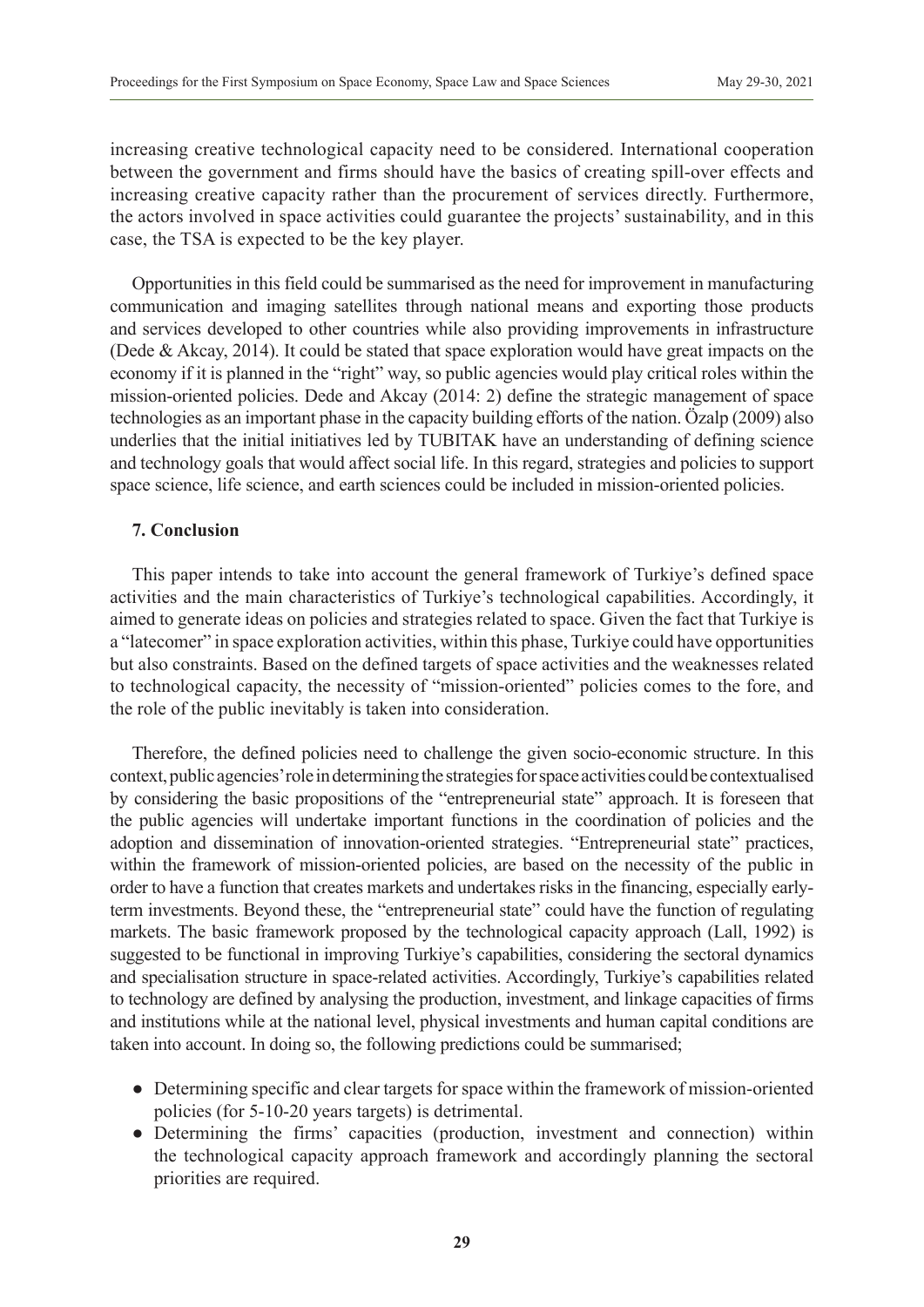- Space-related targets should focus on learning by doing mechanisms of firms both at the international and national levels.
- Public procurement policies could be designed considering the technological capabilities, and legal regulations could be redefined accordingly.
- On a sectoral level, the government's role in coordinating the markets is critical. In this context, either "market regulatory" or "market creation" roles' of the government could be clearly defined according to the needs.
- The state is expected to take active roles in the financing of initial and early-stage investments.
- Determination of risks and costs at the sectoral level is critical for defining and coordinating the targeted policies.
- The target of increasing the institutional effectiveness of the state for R&D and innovation creation and public roles determining the direction of technology could be the priority.
- Aviation and space engineering education could be organised in a way that will contribute to the specialisation.
- Design of science and education policies in line with the targets for the space field could be included in the missions,
- The conditions that ensure the sustainability of the strategies should also be guaranteed by the space-related agencies.
- The dimensions of international cooperation need to be considered regarding the spillover effects within the internal structure of space-related sectors.
- The institutional continuity, transparency, and the target of increasing social welfare should not be ignored.

# **References**

- Akçomak, İ. S., (2021). Orta-Teknoloji Tuzağında Devletin Rolü. In M. Tiryakioğlu (Ed.), *Türkiye'nin Yerli Üretimi ve Politik Ekonomisi* (pp.281-289), Istanbul: Istanbul Bilgi Üniversitesi.
- Dede, G., & Akçay, M. (2014). Technology Foresight in Practice: A proposal for Turkish space Vision. *Space Policy*, *30*(4), 226−230.
- Devezas, T., de Melo, F. C. L., Gregori, M. L., Salgado, M. C. V., Ribeiro, J. R., & Devezas, C. B. (2012). The Struggle for Space: Past and Future of the Space Race. *Technological Forecasting and Social Change*, *79*(5), 963−985.
- Eiriz Gervás, I. M. (2021). "An Economic Analysis of the European Space Economy", https://addi. ehu.es/bitstream/handle/10810/51145/TESIS\_IGNACIO\_MAR%c3%8dA\_EIRIZ\_GERVAS. pdf?sequence=1&isAllowed=yW/ (20.03.2021).
- Eleventh Development Plan (2019-2023), (2019). "Türkiye Cumhuriyeti Cumhurbaşkanlığı Strateji ve Bütçe Başkanlığı On Birinci Kalkınma Planı (2019 - 2023)", [https://www.sbb.gov.tr/wp-content/uploads/2019/07/](https://www.sbb.gov.tr/wp-content/uploads/2019/07/OnbirinciKalkinmaPlani.pdf/) [OnbirinciKalkinmaPlani.pdf/](https://www.sbb.gov.tr/wp-content/uploads/2019/07/OnbirinciKalkinmaPlani.pdf/) (25.04.2021).
- George, K. W. (2019). The Economic Impacts of the Commercial Space Industry. *Space Policy*, *47*, 181−186.
- Gurtuna, O. (2013). *Fundamentals of Space Business and Economics.* Westmount, QC: Springer.
- Lall, S. (1991). Explaining Industrial Success in the Developing World. Balasubramanyam, V.N. &Lall, S., (Eds.) *Current Issues in Development Economics* (pp.118-155). London: Palgrave.
- Lall, S. (1992). Technological Capabilities and Industrialisation. *World Development*, *20*(2), 165−186.
- Lall, S. (1993). Understanding Technology Development. *Development and Change, 24*(4), 719−753.
- Lall, S. (1998). Technological Capabilities in Emerging Asia. *Oxford Development Studies*, *26*(2), 213−243.
- Lall, S. (2001). National Strategies for Technology Adoption in the Industrial Sector: Lessons of Recent Experience in the Developing Regions. *Human Development Report*, 1−82.
- Laplane, A., & Mazzucato, M. (2020). Socialising the Risks and Rewards of Public Investments: Economic, Policy, and Legal Issues. *Research Policy*: X, 100008.